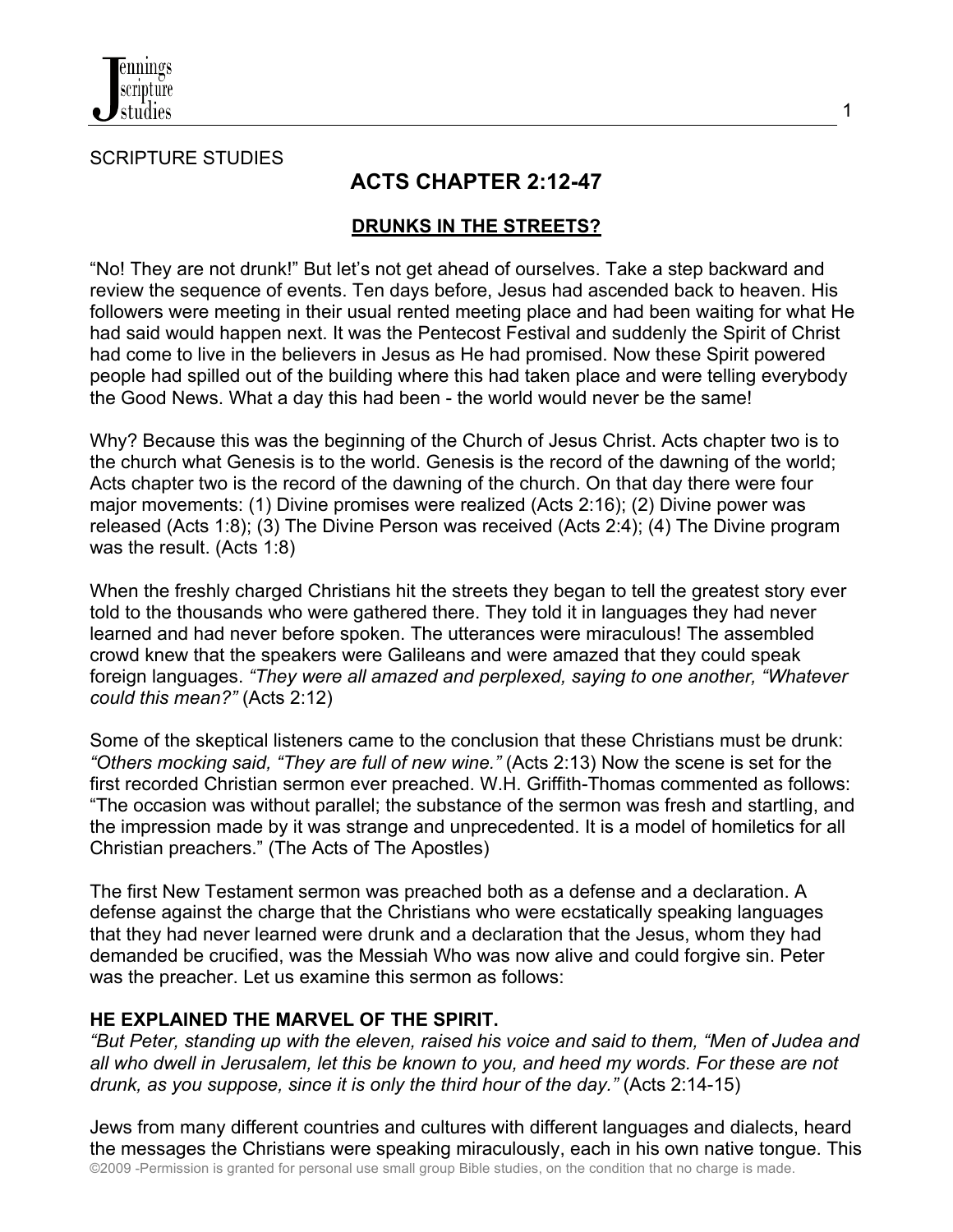strange development charged the air with wonderment and questions. Some asked, "What does this mean?" and some said, "They are full of wine." This prompted Peter to reply to the questions and insinuations and gave occasion for this, the first Christian sermon in the Church era.

Peter stood up and said, *"We are not drunk! It's early in the morning!"* The Jewish day began at 6:00 A.M. It was now 9:00 A.M. and that was the time of prayer and Jews held strictly to the custom of abstinence from wine prior to that time. He then employed the prophetic scriptures from the book of Joel, to explain what was taking place.

Part of what Peter quoted from Joel is as follows: "*'And it shall come to pass in the last days, says God, that I will pour out of My Spirit on all flesh; your sons and your daughters shall prophesy, your young men shall see visions, your old men shall dream dreams. And on My menservants and on My maidservants I will pour out My Spirit in those days; and they shall prophesy…."* (Acts 2:16-18) He said that what they were seeing and hearing was the fulfillment of Joel's prophecy.

## **HE EXALTED THE MINISTRY OF THE SAVIOR.**

Peter's message was Christo-centric. All Spirit-filled preachers and preaching will exalt Christ! Peter, the spokesman for the early Christian church, stood before a vast crowd of not very sympathetic Jews, and with great courage and boldness, not only vindicated the conduct of the apostles but firmly declared the truth about Jesus Christ. He spoke about:

### *The Credentials of The Christ.* (v.22)

*"Men of Israel, hear these words: Jesus of Nazareth, a Man attested by God to you by miracles, wonders, and signs which God did through Him in your midst…."*

"Miracles, wonders, and signs." These were widely performed and well attested. His enemies knew about them, receiving regular reports from their religious spies. The population at large was the benefactor of such miracles as the feeding of the 5,000 and the 4,000 etc. And yet, for all the evidence, Paul wrote, *"blindness in part has happened to Israel until the fullness of the Gentiles has come in."* (Rom. 11:25) Although "*attested by God*" He was arrested by men. But that was within the providence of God as the next verse shows.

### *The Crucifixion of The Christ.* (v.23)

*"Him, being delivered by the determined purpose and foreknowledge of God, you have taken by lawless hands, have crucified, and put to death…."* 

Even though it all happened in the providence of God, this does not excuse the sin of Judas in betraying Him, or of Pilate in condemning Him, or of the Jews in crucifying Him. God did not force them for they did what they did voluntarily. The liberty of their wills was not violated in the least. These were free moral agents acting out the depravity of their own hearts.

## *The Crowning of The Christ.* (v.24)

*"….whom God raised up, having loosed the pains of death, because it was not possible that He should be held by it."* Peter continued, emphasizing the resurrection again: *"This Jesus*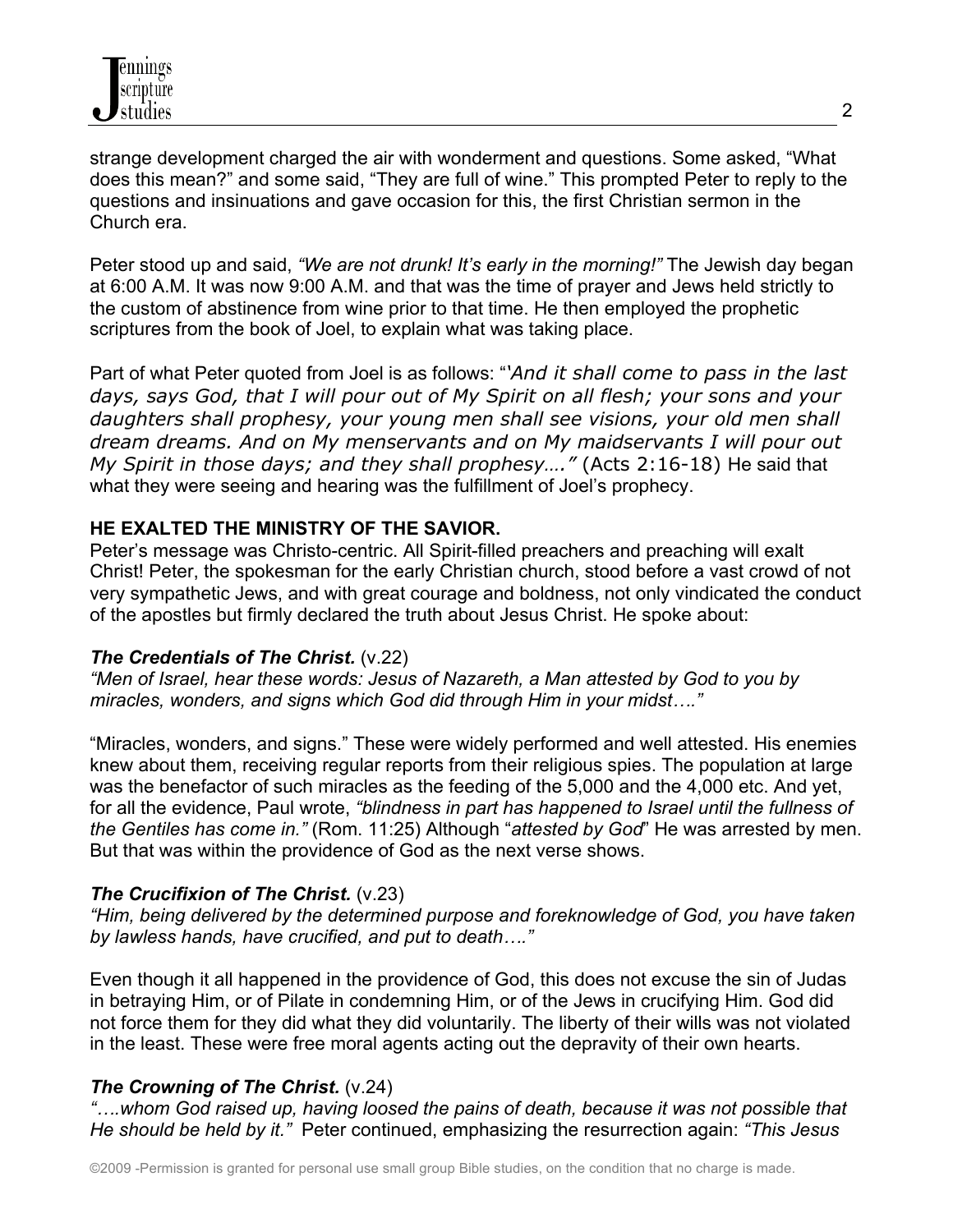*God has raised up, of which we are all witnesses. Therefore being exalted to the right hand of God, and having received from the Father the promise of the Holy Spirit, He poured out this which you now see and hear."* (v.32,33)

The resurrection is the divine differentiation between the world's religions and Christianity. Only Christianity can boast of the empty tomb, a resurrected Redeemer, an enthroned Savior at God's right hand!

Peter, who had cowered before a maiden at the enemy's fire, three times denied that he knew Christ and went out and wept tears of shame, now courageously drives home the sword-point of truth to the hearts of his audience.

#### **HE EXPOSED THE MEANNESS OF THE SINNERS.**

*"Therefore let all the house of Israel know assuredly that God has made this Jesus, whom you crucified, both Lord and Christ." Now when they heard this, they were cut to the heart, and said to Peter and the rest of the apostles, "Men and brethren, what shall we do?" Then Peter said to them, "Repent, and let every one of you be baptized in the name of Jesus Christ for the remission of sins; and you shall receive the gift of the Holy Spirit. For the promise is to you and to your children, and to all who are afar off, as many as the Lord our God will call." And with many other words he testified and exhorted them, saying, "Be saved from this perverse generation."* (Acts 2:36-40)

#### *They Were Charged With Their Sin.* (v.36)

*"…. you have taken by lawless hands, have crucified, and put to death*." (v.23) *"Therefore let all the house of Israel know assuredly that God has made this Jesus, whom you crucified, both Lord and Christ."*

There are those in some pulpits who try to skirt the issue of human depravity and sin and yet talk about a Savior. If man is not by nature a sinner there is no need for a Savior! Before a sinner will turn to God for salvation he needs to be confronted with his sin. Jesus Christ did not die to save us from our errors, or our mistakes, or our faults, or our bad decisions etc. and leave us sinners. He died to save us from being sinners! We are sinners, that's why we err, make mistakes, have faults etc. When God deals with the greater problem, the lesser problems are also corrected.

There are two ways to treat physical maladies. One is to treat the symptom, the other is to detect and treat the cause. There are two types pf preaching: one addresses the symptoms – errors, mistakes, faults etc. by putting a humanistic band-aid on the symptom. The other gets to the root of the matter and addresses the sin that is causing the symptoms.

Peter's preaching was no apologetic, soft toned, crowd pleasing speech. Peter swung the ax at the root of the tree; he shot straight from the shoulder. He was not pulling his punches to avoid offending his hearers. The scalpel of truth went to the heart of the matter. Said he, "you, by lawless hands crucified and put to death Jesus Christ!" That kind of preaching may not be popular, but it is accompanied by the power of God and will get the believing sinner saved.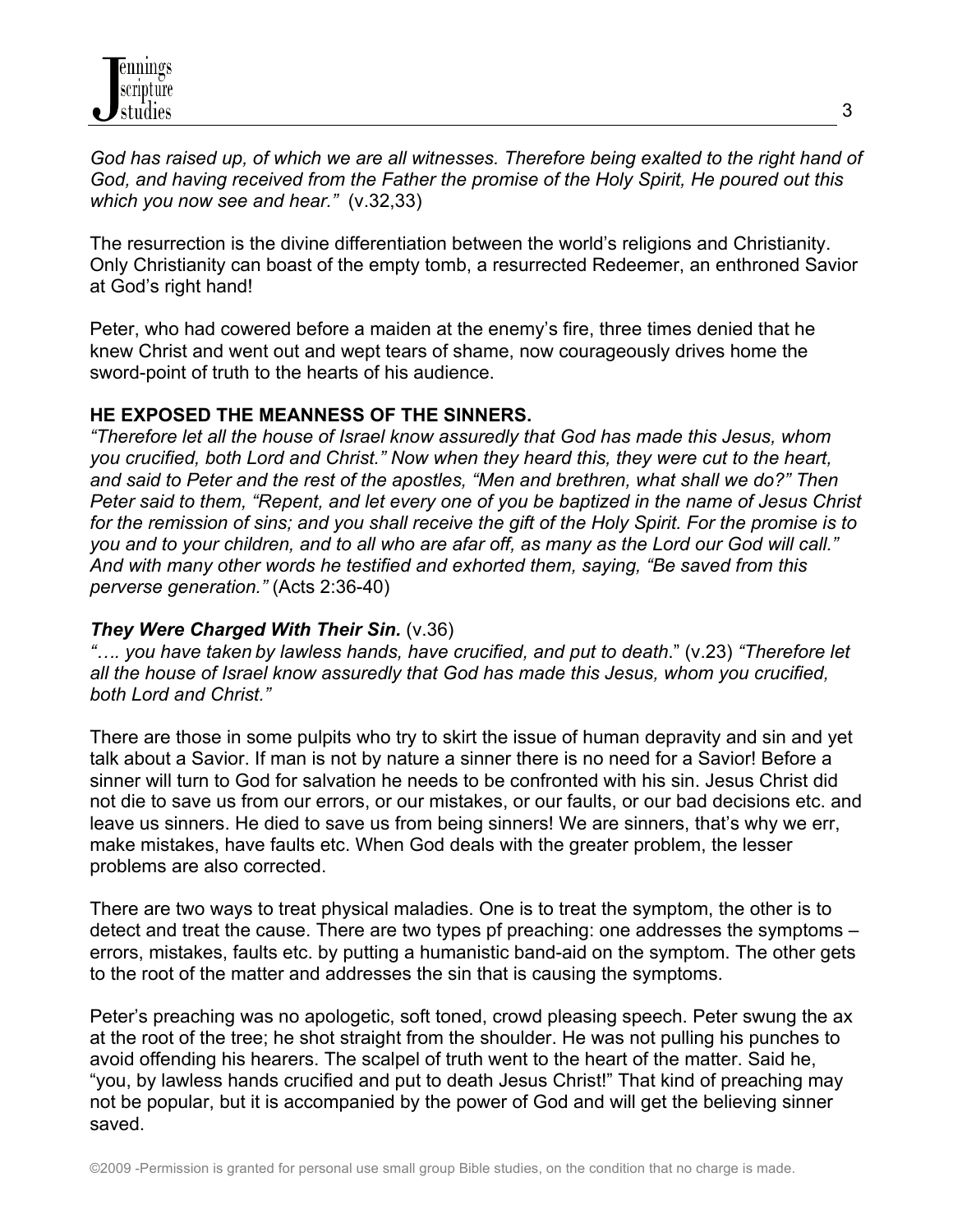## *They Were Convicted of Their Sin.* (v.37)

*"Now when they heard this, they were cut to the heart, and said to Peter and the rest of the apostles, "Men and brethren, what shall we do?"*

Peter's listeners realized that if Jesus was Lord and Christ (Messiah) they had greatly sinned and must change their minds. Truth "cuts" – they were "*cut to the heart*." This was the result of the proclamation of the truth and the power of the Holy Spirit. Jesus had said previously that when the Holy Spirit came He would, *"convict the world of sin, and of righteousness, and of judgment."* (John 16:8)

The enthronement of Jesus at the "*right hand of God*" places the responsibility upon every intelligent person hearing the gospel, to purposefully receive Him or reject Him. To receive Him is to receive everlasting life, to reject Him is to receive everlasting death. (II Thess. 1:9) It is no wonder that the Jews, on the Day of Pentecost, urgently exclaimed, "*What shall we do?"*

## *They Were Converted From Their Sin.* (v.38)

*"Peter said to them, "Repent, and each of you be baptized in the name of Jesus Christ for the forgiveness of your sins; and you will receive the gift of the Holy Spirit."*

Liberalism says that sermons that search the soul and affects the emotions are foolish. Such preaching is frowned upon and avoids using Bible terminology such as "sinner"; "sin"; "hell"; "repent" etc. If truth does not offend untruthful persons it does not accomplish God's ordained purpose. If the scalpel does not offend the flesh the surgeon does not get at the cancer that is eating away within.

In a weekly prayer meeting at their church, two men usually knelt together to pray. One of the men prayed the same prayer week after week. He prayed, "O Lord, please clean the cobwebs out of my life. O Lord, please clean the cobwebs out of my life." Finally, after weeks of praying together, the prayer partner could take it no longer. The next week when his friend prayer, "O Lord, clean the cobwebs out of my life" the partner interrupted him and prayed, "O Lord, don't do it! O Lord, kill the spider!"

Peter preached a "spider killing" sermon. If we expect to see men and women delivered from the spider of sin, we must preach the Word of God without fear or favor.

## **THE CONCLUSION**

What a conclusion to a momentous day and mighty sermon! Three thousand people responded to the preaching of Peter and the other followers of Christ that day and were baptized. The church got off to a glorious start! Notice what followed:

In Acts 2:42-47, we see, in capsule form, the first inner workings of the church of Jesus Christ:

*"They devoted themselves to the apostles' teaching and to the fellowship, to the breaking of bread and to prayer. Everyone was filled with awe, and many wonders and miraculous signs were done by the apostles. All the believers were together and had everything in common.* 

©2009 -Permission is granted for personal use small group Bible studies, on the condition that no charge is made.